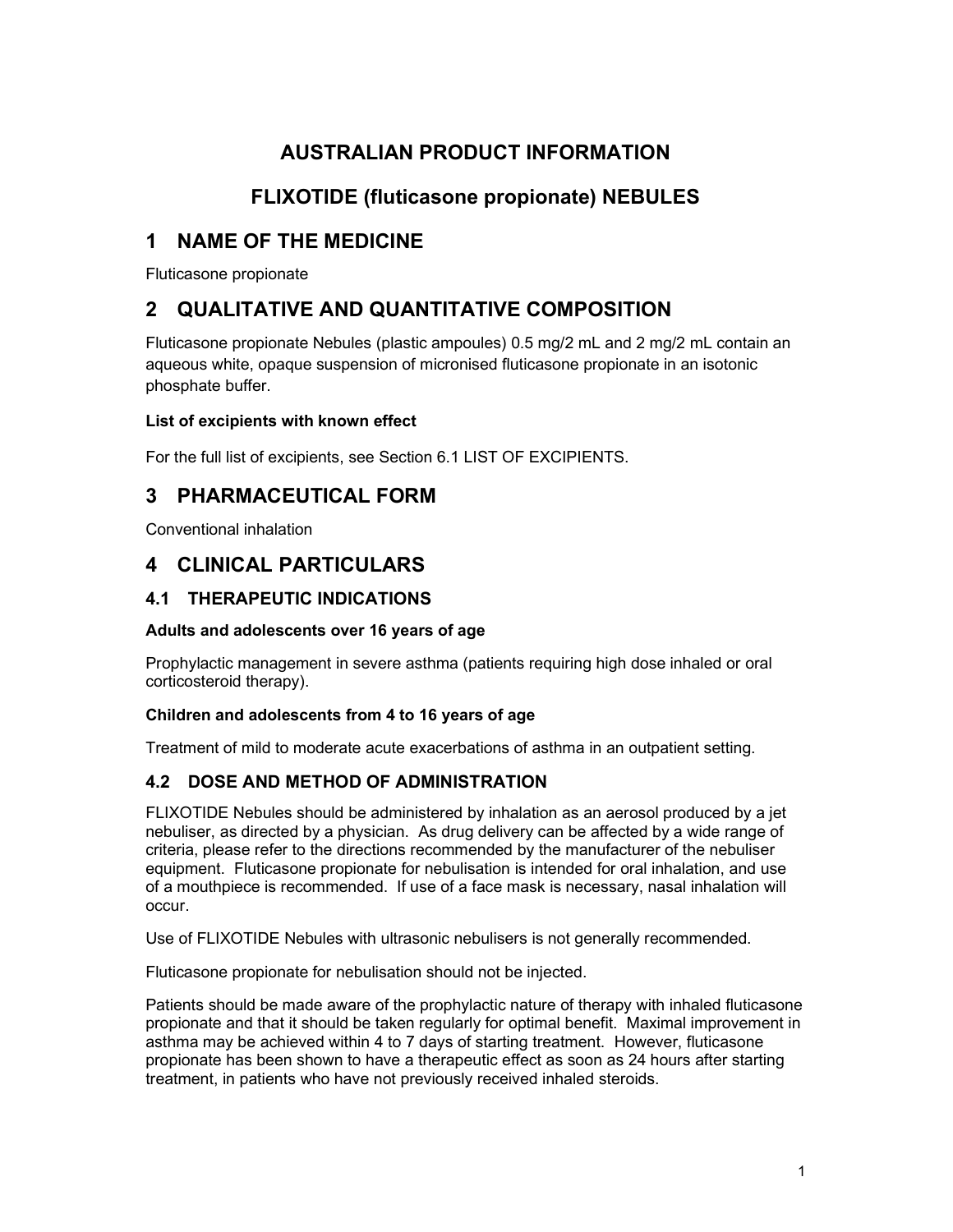If patients find that relief with short-acting bronchodilator treatment becomes less effective or they need more inhalations than usual, medical attention must be sought.

To aid administration of small volumes of the suspension, or if a prolonged delivery time is desirable, fluticasone propionate suspension for nebulisation may be diluted immediately before use with sodium chloride injection BP.

As many nebulisers operate on a continuous flow basis, it is likely that nebulised drug will be released in the local environment. FLIXOTIDE Nebules should therefore be administered in a well ventilated room, particularly in hospitals when several patients may be using nebulisers at the same time.

The Australian Asthma Handbook provides an additional source of reference information for prescribers.

#### Dosage

#### Adults and adolescents over 16 years (prophylactic management in severe asthma):

The recommended initial dose is 2 mg twice daily. The dosage should then be adjusted until control is achieved or reduced to the minimum effective dose according to the individual response.

#### Children and adolescents 4 to 16 years of age (treatment of acute exacerbations of asthma):

1 mg twice daily. The maximum duration of treatment used in the clinical trials was 7 days.

Subsequent maintenance dosing may be more conveniently accomplished using a pressurised metered-dose inhaler or powder inhalation.

#### Special patient groups

There is no need to adjust the dose in elderly patients or in those with hepatic or renal impairment.

#### Instructions for Use/Handling

Refer to the manufacturer's instructions for nebuliser use.

It is important that the contents of your Nebule are well mixed before use. While holding the Nebule horizontally by the labelled tab, 'flick' the other end a few times and shake. Repeat this process several (at least three) times until the entire contents of the Nebule are completely mixed.

To open - twist tab at the top of the Nebule.

Dilution: If required, dilute with Sodium Chloride Injection BP.

Discard unused suspension remaining in bowl of nebuliser.

It is advisable to administer via a mouth piece.

If using a face mask, protect the skin exposed to the nebuliser mist with barrier cream, and wash face thoroughly after treatment.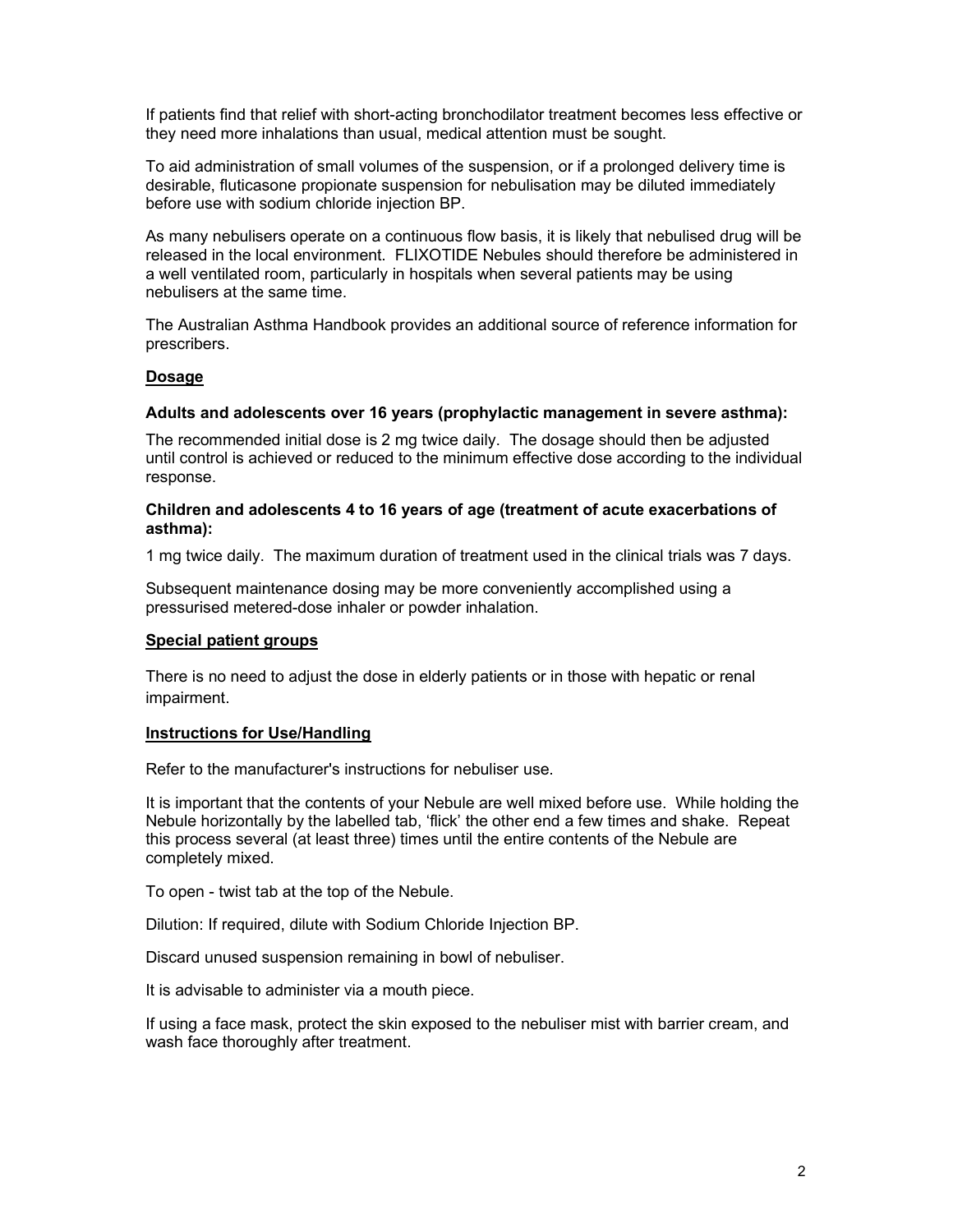## 4.3 CONTRAINDICATIONS

FLIXOTIDE Nebules are contraindicated in patients with a history of hypersensitivity to any component of the preparation.

## 4.4 SPECIAL WARNINGS AND PRECAUTIONS FOR USE

FLIXOTIDE Nebules should not be used for the treatment of severe acute exacerbations of asthma in children and adolescents as efficacy in this situation has not been established.

The management of asthma should follow a stepwise programme, and patient response should be monitored clinically and by lung function tests. Increasing use of short-acting inhaled beta-2 agonists to control symptoms indicates deterioration of asthma control. Under these conditions, the patient's therapy plan should be reassessed. Sudden and progressive deterioration in asthma control is potentially life-threatening and consideration should be given to increasing corticosteroid dosage. In patients considered at risk, daily peak flow monitoring may be instituted.

FLIXOTIDE Nebules are intended for regular daily treatment, and for short-term antiinflammatory therapy in acute exacerbations of asthma. They are not for use alone for the relief of symptoms arising from acute bronchospasms when a short-acting bronchodilator (e.g. Ventolin) is also required.

Lack of response or severe exacerbations of asthma may be an indication for review of the patient. Treatment options may include increasing the dose of inhaled fluticasone propionate and, if necessary, giving a systemic steroid and/or an antibiotic if there is an infection.

Severe asthma requires regular medical assessment, as it could be life-threatening. Sudden worsening of symptoms may require increased corticosteroid dosage which should be administered under urgent medical attention.

FLIXOTIDE Nebules are not a substitute for injectable or oral corticosteroids in an emergency situation.

Patients receiving treatment with nebulised fluticasone propionate must be warned that if their clinical condition deteriorates, or if a dose fails to give the usual relief, they should not increase the dose or the frequency of administration, but should seek medical advice.

It is advisable to inhale via a mouthpiece rather than a face mask. If a face mask is used, the skin exposed to the nebulised mist should be protected by use of barrier cream and by thorough washing of face after nebulisation.

Prolonged therapy with inhaled FLIXOTIDE Nebules should be reduced gradually and not stopped abruptly, and this should be done under medical supervision.

There have been very rare reports of increases in blood glucose levels (See Section 4.8 ADVERSE EFFECTS (UNDESIRABLE EFFECTS) and this should be considered when prescribing to patients with a history of diabetes mellitus.

As with all inhaled corticosteroids, special care is necessary in patients with active or quiescent pulmonary tuberculosis.

A drug interaction study in healthy subjects has shown that ritonavir (a highly potent cytochrome P450 3A4 inhibitor) can greatly increase fluticasone propionate plasma concentrations, resulting in markedly reduced serum cortisol concentrations. During postmarketing use, there have been reports of clinically significant drug interactions in patients receiving fluticasone propionate and ritonavir, resulting in systemic corticosteroid effects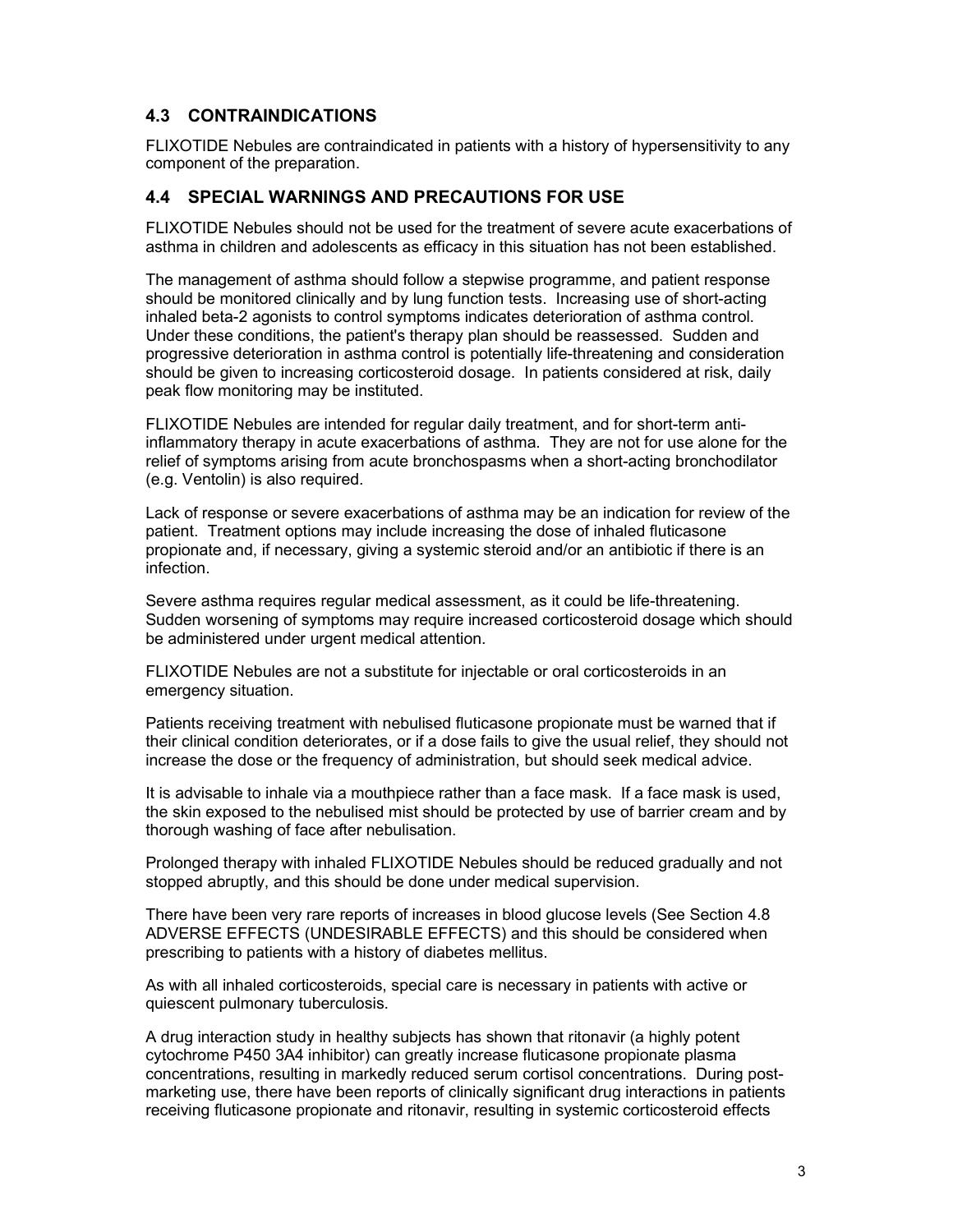including Cushing's syndrome and adrenal suppression. Therefore, concomitant use of fluticasone propionate and ritonavir should be avoided, unless the potential benefit to the patient outweighs the risk of systemic corticosteroid side-effects.

As with other inhalation therapy, paradoxical bronchospasm may occur rarely, with an immediate increase in wheezing after dosing. This should be treated immediately with a fast and short-acting inhaled bronchodilator. FLIXOTIDE should be discontinued immediately, the patient assessed, and if necessary alternative therapy instituted if necessary.

### Possible systemic effects, including Adrenocortical function, Bone density and **Growth**

Inhaled steroids are designed to direct glucocorticoid delivery to the lungs in order to reduce overall systemic glucocorticoid exposure and side effects. With sufficient doses however, all inhaled steroids can have adverse effects; possible systemic effects include Cushing's syndrome, Cushingoid features, depression of the hypothalmic-pituitary adrenal (HPA) axis (See Section 4.9 OVERDOSE), reduction of bone density, retardation of growth rate, cataract, glaucoma and central serous chorioretinopathy. If a patient presents with a change in vision, the patient should be considered for referral to an ophthalmologist for evaluation of possible causes.

The lowest doses of inhaled corticosteroids that cause suppression of the HPA axis (as indicated by the 24 hour urinary cortisol concentrations), effects on bone mineral density or growth retardation in children has not yet been established. Some depression of plasma cortisol may occur in a small number of adult patients receiving inhaled FP at recommended and higher doses but it is not possible to predict which patients are at risk based solely on dose, previous history or length of exposure to inhaled or oral steroids. Adrenal function and adrenal reserve usually remain within normal range on recommended doses of inhaled fluticasone propionate therapy. To minimise the systemic effects of orally inhaled corticosteroids, including fluticasone propionate, each patient should be titrated down to the lowest dose that effectively controls his/her asthma.

### Medical Emergency

Patients in a medical or surgical emergency, who in the past have required high doses of other inhaled steroids and/or intermittent treatment with oral steroids, remain at risk of impaired adrenal reserve for a considerable time after transferring to inhaled fluticasone propionate. The extent of the adrenal impairment may require specialist advice before elective procedures. The possibility of residual impaired adrenal response should always be borne in mind in emergency and elective situations likely to produce stress and appropriate corticosteroid treatment must be considered.

#### Transfer of patients being treated with oral corticosteroids

Because of the possibility of impaired adrenal response, patients transferring from oral steroid therapy to inhaled fluticasone propionate should be treated with special care and adrenocortical function regularly monitored.

Following introduction of inhaled fluticasone propionate, withdrawal of systemic therapy should be gradual and patients whose adrenocortical function is still impaired should carry a steroid warning card indicating that they may need supplementary systemic steroid during periods of stress, e.g. worsening asthma attacks, chest infections, major intercurrent illness, surgery, trauma, etc.

In rare cases inhaled therapy may unmask underlying eosinophilic conditions (e.g. Churg Strauss syndrome). These cases have usually been associated with reduction or withdrawal of oral corticosteroid therapy. A direct causal relationship has not been established.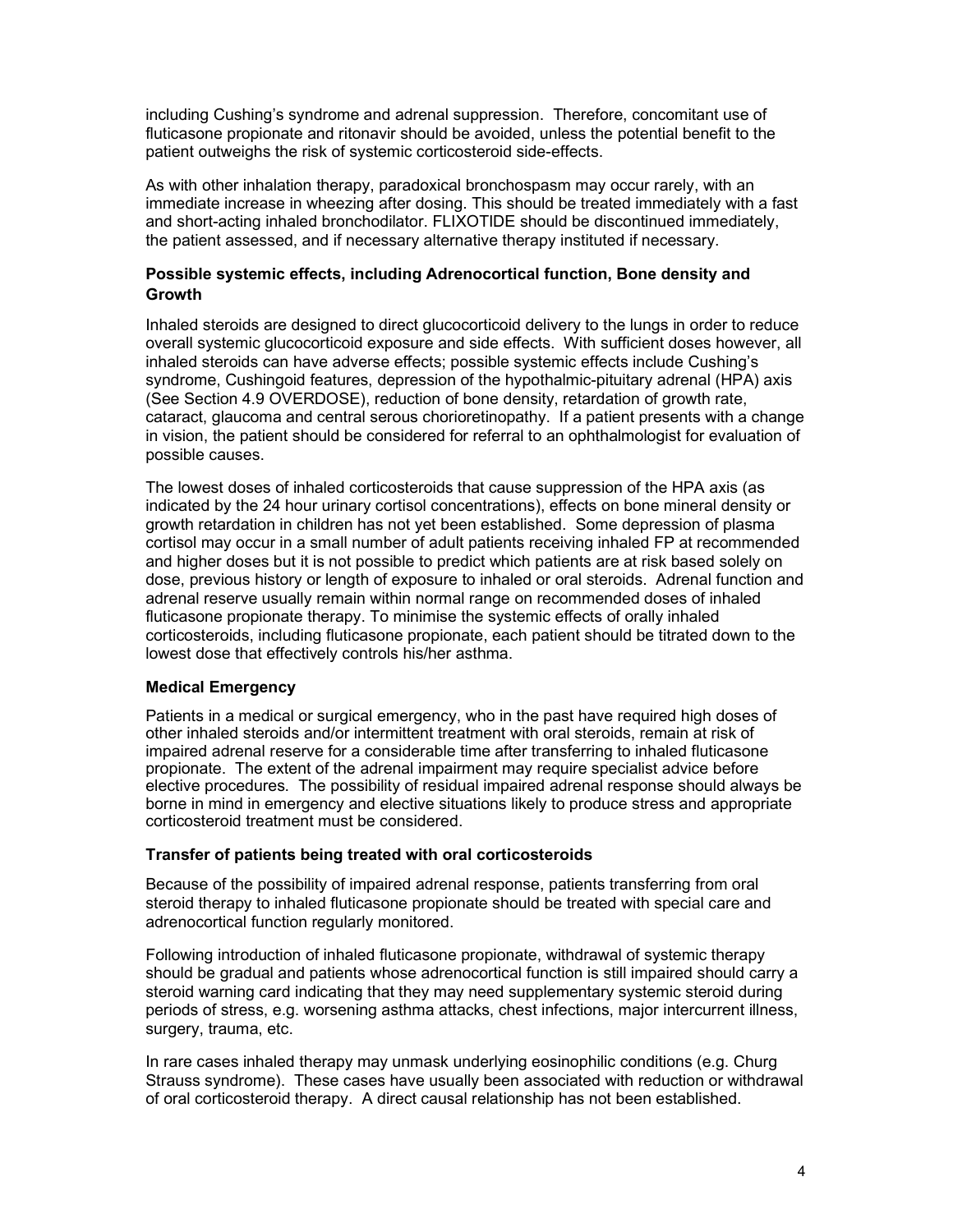Similarly, replacement of systemic steroid treatment with inhaled therapy sometimes unmasks allergies such as allergic rhinitis or eczema previously controlled by the systemic drug. These allergies should be symptomatically treated with antihistamine and/or topical preparations, including topical steroids.

#### Use in the elderly

There are no special precautions for use in the elderly.

#### Paediatric use

The growth of paediatric patients receiving corticosteroids, including fluticasone propionate, should be monitored. The potential growth effects of prolonged treatment should be weighed against the clinical benefits obtained.

In children taking recommended doses of inhaled fluticasone propionate, adrenal function and adrenal reserve usually remain within the normal range. However, the possible effects of previous or intermittent treatment with oral steroids should not be discounted. Nevertheless, the benefits of inhaled fluticasone propionate should minimise the need for oral steroids.

#### Effects on laboratory tests

No data available.

## 4.5 INTERACTIONS WITH OTHER MEDICINES AND OTHER FORMS OF **INTERACTIONS**

Under normal circumstances, low plasma concentrations of fluticasone propionate are achieved after inhaled dosing, due to extensive first pass metabolism and high systemic clearance mediated by cytochrome P450 3A4 in the gut and liver. Hence, clinically significant drug interactions mediated by fluticasone propionate are unlikely.

A drug interaction study in healthy subjects has shown that ritonavir (a highly potent cytochrome P450 3A4 inhibitor) can greatly increase fluticasone propionate plasma concentrations, resulting in markedly reduced serum cortisol concentrations. During postmarketing use, there have been reports of clinically significant drug interactions in patients receiving fluticasone propionate and ritonavir, resulting in systemic corticosteroid effects including Cushing's syndrome and adrenal suppression. Therefore, concomitant use of fluticasone propionate and ritonavir should be avoided, unless the potential benefit to the patient outweighs the risk of systemic corticosteroid side-effects.

Studies have shown that other inhibitors of cytochrome P450 3A4 produce negligible (erythromycin) and minor (ketoconazole) increases in systemic exposure to fluticasone propionate without notable reductions in serum cortisol concentrations. Nevertheless, care is advised when co-administering potent cytochrome P450 3A4 inhibitors (e.g. ketoconazole) as there is potential for increased systemic exposure to fluticasone propionate.

## 4.6 FERTILITY, PREGNANCY AND LACTATION

### Effects on fertility

There are no data on human fertility. No effects of fluticasone propionate on male or female fertility were observed in rats at subcutaneous doses up to 50 micrograms/kg/day.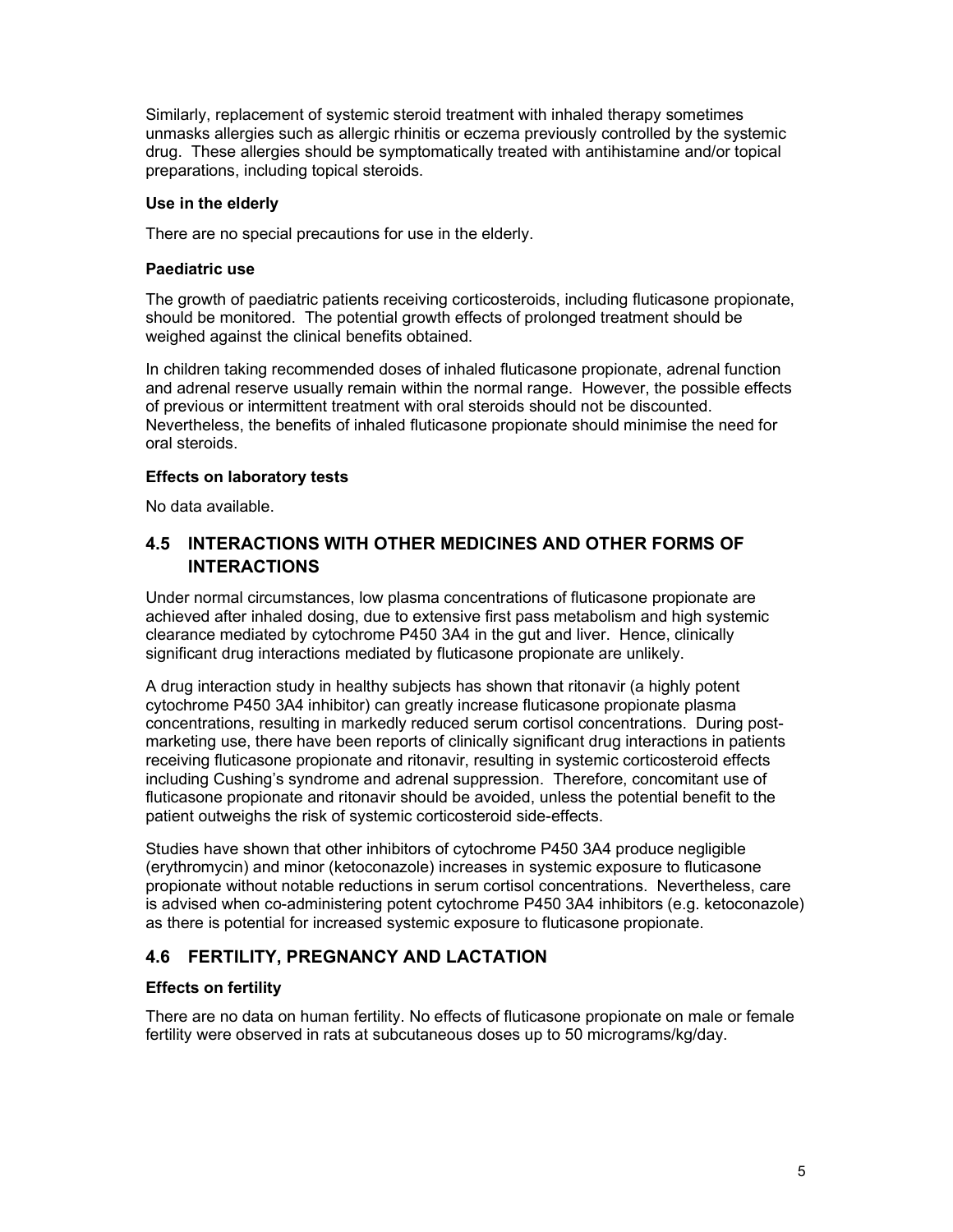#### Use in pregnancy

#### (Pregnancy Category B3)

There are limited data in pregnant women. Administration of fluticasone propionate during pregnancy should only be considered if the expected benefit to the mother is greater than any possible risk to the foetus.

An observational retrospective epidemiological cohort study utilising electronic health records from the United Kingdom was conducted to evaluate the risk of major congenital malformations (MCMs) following first trimester exposure to inhaled fluticasone propionate alone and salmeterol-fluticasone propionate combination relative to non-fluticasone propionate containing inhaled corticosteroids. No placebo comparator was included in this study.

Within the asthma cohort of 5,362 first trimester inhaled corticosteroid-exposed pregnancies, 131 diagnosed MCMs were identified: 1,612 (30%) were exposed to fluticasone propionate or salmeterol-fluticasone propionate of which 42 diagnosed MCMs were identified. The adjusted odds ratio for MCMs diagnosed by 1 year was 1.1 (95%CI: 0.5 – 2.3) for fluticasone propionate exposed vs non-fluticasone propionate inhaled corticosteroid exposed women with moderate asthma and 1.2 (95%: 0.7 – 2.0) for women with considerable to severe asthma. No difference in the risk of MCMs was identified following first trimester exposure to fluticasone propionate alone versus salmeterol-fluticasone propionate combination. Absolute risks of MCM across the asthma severity strata ranged from 2.0 to 2.9 per 100 fluticasone propionate-exposed pregnancies which is comparable to results from a study of 15,840 pregnancies unexposed to asthma therapies in the General Practice Research Database (2.8 MCM events per 100 pregnancies).

Results from the retrospective epidemiological study did not find an increased risk of MCMs following exposure to fluticasone propionate when compared to other inhaled corticosteroids, during the first trimester of pregnancy.

Corticosteroids are known to induce fetotoxic and teratogenic effects in rodent studies. However, equivalent effects have not been reported when these compounds have been given to humans during pregnancy. Teratology studies with fluticasone propionate in mice and rats have shown the expected fetotoxic and teratogenic effects at SC doses of 100 to 150 micrograms/kg/day and above. In an inhalational teratology study in rats, fluticasone propionate was not teratogenic at inhalational doses up to 68.7 micrograms/kg/day, but reduced foetal bodyweight and delayed foetal development were noted at maternal doses of 25.7 micrograms/kg/day and greater. Mean foetal weight, retardation of ossification, and decreased postnatal viability were observed in rats receiving fluticasone propionate at 50 micrograms/kg/day SC. As for previous compounds of this class, these effects are unlikely to be relevant to human therapy.

#### Use in lactation

The excretion of fluticasone propionate into human breast milk has not been investigated. Subcutaneous administration of titrated drug to lactating rats resulted in measurable radioactivity in both plasma and milk (levels in milk were 3-7 times plasma levels) 1-8 hours post-dosing.

However, the amount of fluticasone propionate ingested by the newborn is estimated to be very small as a consequence of very low maternal plasma concentration of fluticasone propionate.

Administration during lactation should only be considered if the expected benefit to the mother is greater than any possible risk to the child.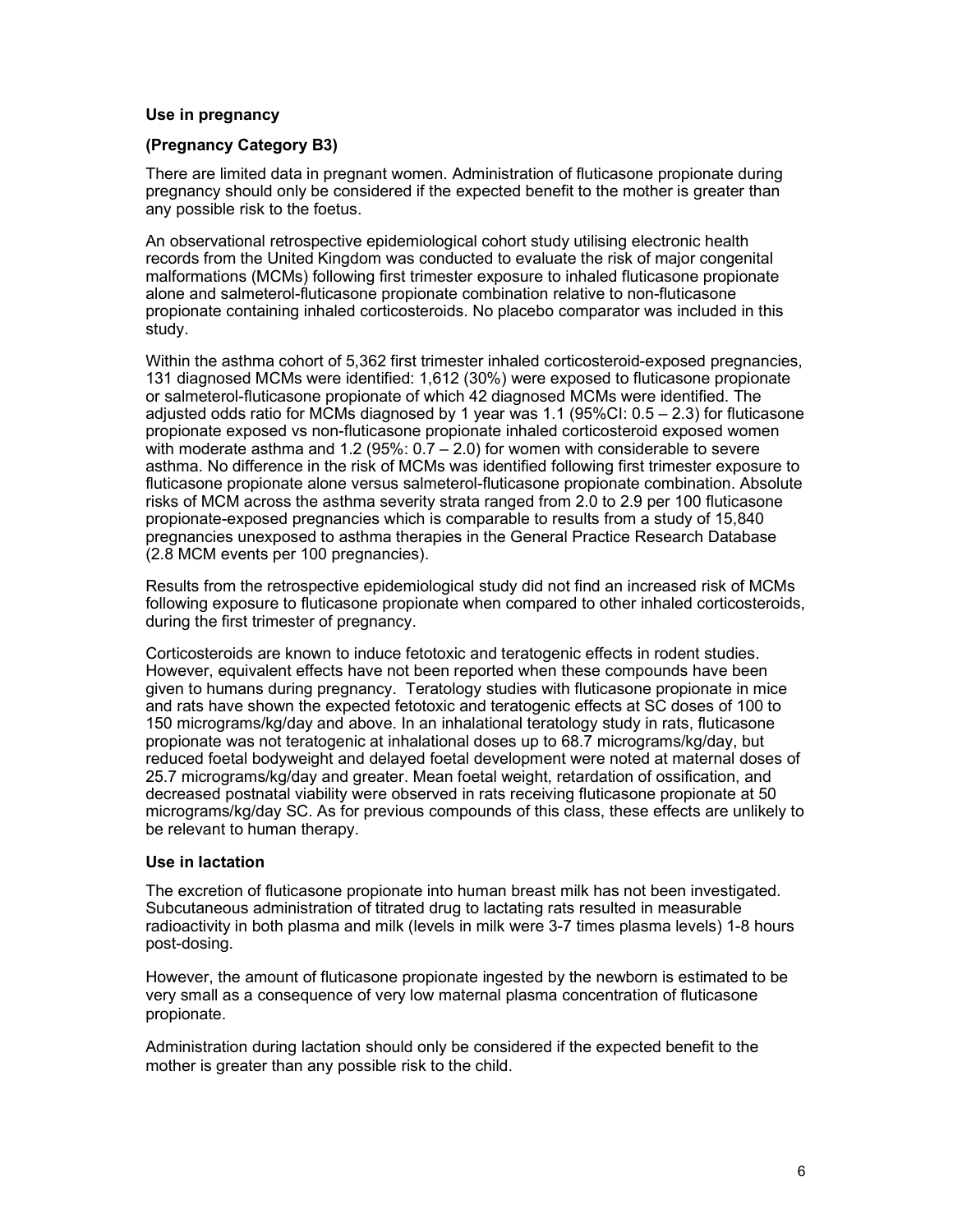## 4.7 EFFECTS ON ABILITY TO DRIVE AND USE MACHINES

Fluticasone propionate is unlikely to produce an effect.

## 4.8 ADVERSE EFFECTS (UNDESIRABLE EFFECTS)

In the pivotal study (FLTB3001), the overall incidence of adverse events was similar in all three groups; most were either respiratory in nature or were predictable adverse events.

### Table 1. Most Common Adverse Events (%) in Trials FLTB3001 and 3002 (regardless of causality)

|                                                    | <b>FLTB3001</b><br>(prophylactic management of asthma,<br>adults, t=12 weeks) |                                      |                                    | <b>FLTB3002</b><br>(acute exacerbation, children,<br>$t=7$ days) |                               |
|----------------------------------------------------|-------------------------------------------------------------------------------|--------------------------------------|------------------------------------|------------------------------------------------------------------|-------------------------------|
| <b>Event</b>                                       | <b>Placebo</b><br>$N = 96$                                                    | FP 0.5mg<br>twice daily<br>$N = 102$ | FP 2mg<br>twice daily<br>$N = 103$ | <b>FP 0.5mg</b><br>twice daily<br>$N = 165$                      | <b>Prednisolone</b><br>*N=156 |
| Asthma                                             | 41.7                                                                          | 34.3                                 | 21.4                               | 4                                                                | 4                             |
| Candidiasis                                        | 8.3                                                                           | 13.7                                 | 11.7                               | 8                                                                | 3                             |
| <b>Upper Respiratory</b><br><b>Tract Infection</b> | 13.5                                                                          | 9.8                                  | 16.5                               | $<$ 1                                                            | $\overline{2}$                |
| Cough                                              | 6.3                                                                           | 9.8                                  | 7.8                                |                                                                  |                               |
| Lower Respiratory<br><b>Tract Infection</b>        | 9.4                                                                           | 6.9                                  | 8.7                                |                                                                  |                               |
| Headache                                           | 2.1                                                                           | 2.9                                  | 6.8                                |                                                                  |                               |
| <b>Hoarseness</b>                                  | 1.0                                                                           | 2.9                                  | 5.8                                |                                                                  |                               |
| <b>Bronchitis</b>                                  | 5.2                                                                           | 2.0                                  | 4.9                                |                                                                  |                               |
| Malaise                                            | 2.1                                                                           | 1.0                                  | 4.9                                |                                                                  |                               |
| Nausea &<br>Vomiting                               |                                                                               |                                      |                                    | 4                                                                | 5                             |
| <b>Throat Irritation</b>                           |                                                                               | -                                    |                                    | 1                                                                |                               |
| Skin Rash                                          |                                                                               |                                      |                                    |                                                                  | <1                            |
| Abdominal<br>discomfort                            |                                                                               |                                      |                                    |                                                                  | $<$ 1                         |
| At Least One<br>Event                              | 77.1                                                                          | 76.5                                 | 78.6                               | 35                                                               | 28                            |

\* 2 mg/kg/day [max. 40 mg/day] prednisolone soluble tablets for 4 days followed by 1mg/kg/day [max. 40 mg/day] for 3 days.

### General experience with fluticasone propionate

Adverse events are listed below by system organ class and frequency. Frequencies are defined as: very common (≥1/10), common (≥1/100 to <1/10), uncommon (≥1/1000 to  $(1/100)$ , rare ( $\geq 1/10,000$  to  $(1/1000)$  and very rare ( $(1/10,000)$ ) including isolated reports. Very common, common and uncommon events were generally determined from clinical trial data. Rare and very rare events were generally determined from spontaneous data.

### Infections and infestations

Very common: Candidiasis (thrush) of the mouth and throat

Candidiasis of the mouth and throat (thrush) occurs in some patients. Patients may find it helpful to rinse out their mouth with water after inhalation. Symptomatic candidiasis can be treated with topical anti-fungal therapy whilst still continuing with the fluticasone propionate.

Rare: Oesophageal candidiasis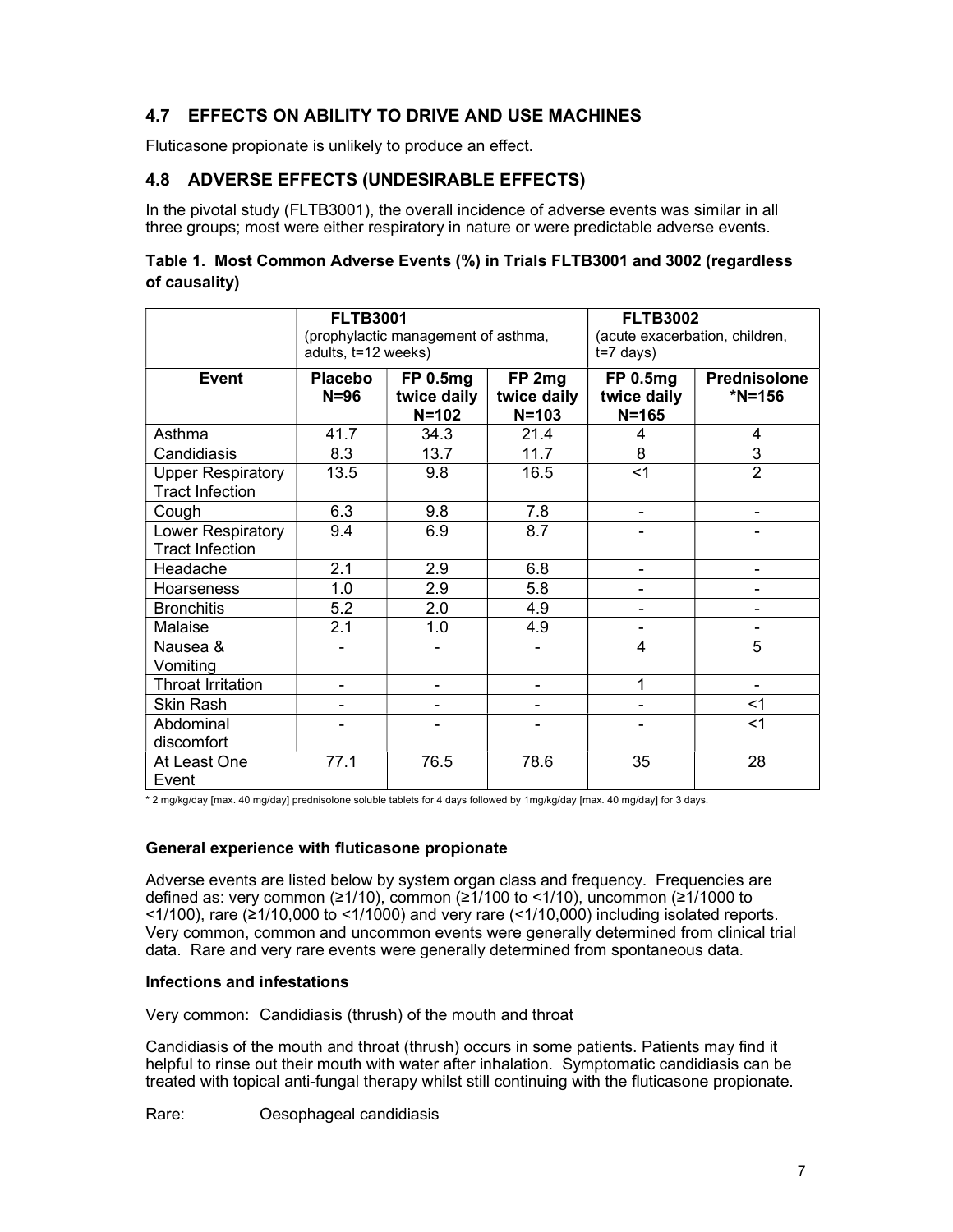#### Immune system disorders

Hypersensitivity reactions with the following manifestations have been reported:

Uncommon: Cutaneous hypersensitivity reactions.

Rare: Angioedema (mainly facial and oropharyngeal oedema), respiratory symptoms (dyspnoea and/or bronchospasm)

Very rare: Anaphylactic reactions.

#### Skin and subcutaneous tissue disorders

Common: Contusions.

#### Endocrine Disorders

Possible systemic effects include (See Section 4.4 SPECIAL WARNINGS AND PRECAUTIONS FOR USE)

Rare: Adrenal suppression, growth retardation in children and adolescents, decrease in bone mineral density, cataract, glaucoma.

There have also been reports of Cushing's syndrome and Cushingoid features.

### Psychiatric disorders

Very rare: Anxiety, sleep disorders and behavioural changes, including hyperactivity and irritability (predominantly in children).

### Metabolism and nutrition disorders

Very rare: Hyperglycaemia.

### Respiratory, thoracic and mediastinal disorders

Common: Hoarseness

In some patients FLIXOTIDE may cause hoarseness. It may be helpful to rinse out the mouth with water immediately after inhalation.

Rare: Paradoxical bronchospasm (See Section 4.4 SPECIAL WARNINGS AND PRECAUTIONS FOR USE)

### Reporting suspected adverse effects

Reporting suspected adverse reactions after registration of the medicinal product is important. It allows continued monitoring of the benefit-risk balance of the medicinal product. Healthcare professionals are asked to report any suspected adverse reactions at www.tga.gov.au/reporting-problems.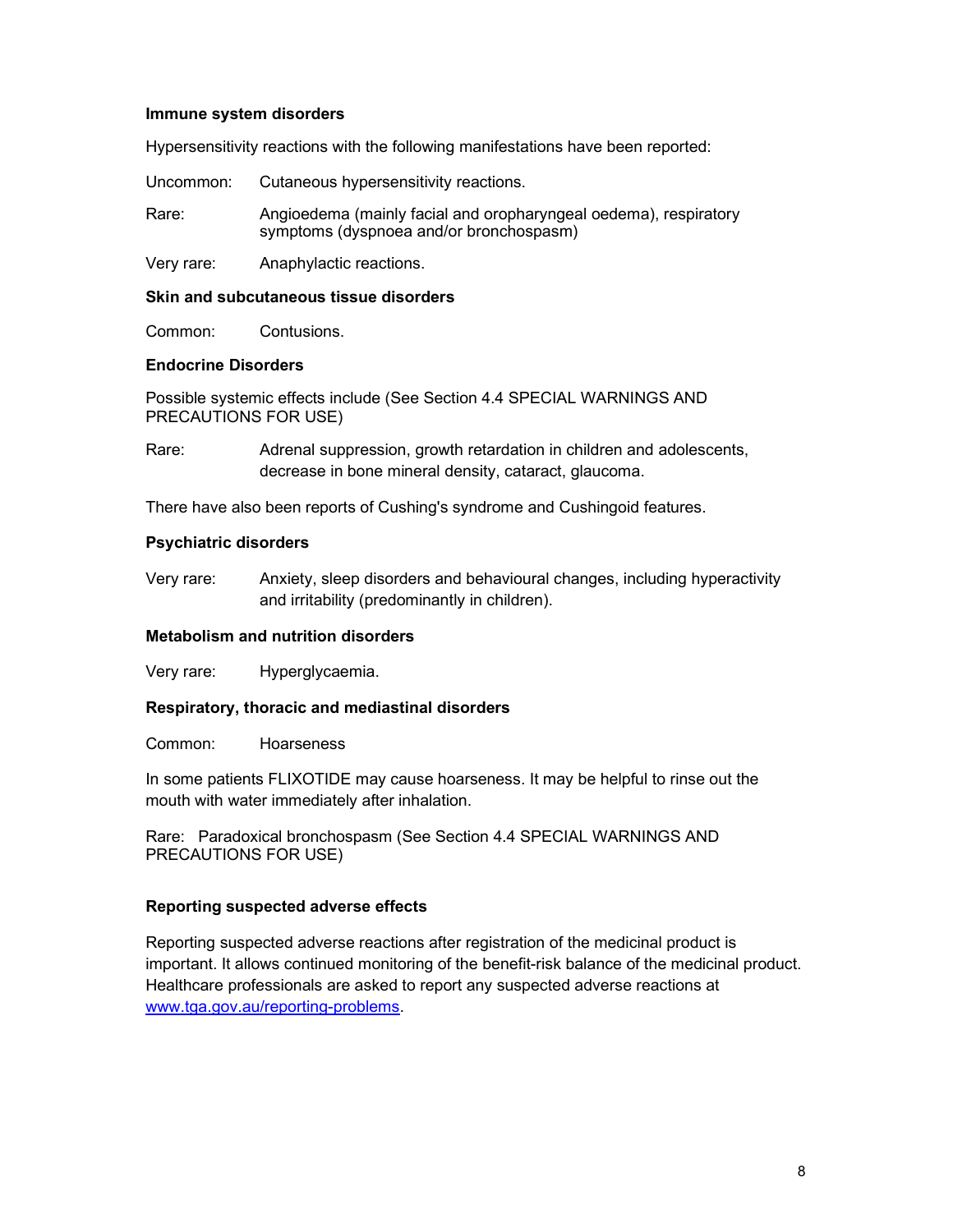## 4.9 OVERDOSE

Acute inhalation of fluticasone propionate doses in excess of those recommended may lead to temporary suppression of adrenal function. This does not need emergency action as adrenal function is recovered in a few days, and can be verified by plasma cortisol measurements. However, if higher than recommended dosage is continued over prolonged periods, some degree of adrenal suppression may result. Monitoring of adrenal reserve may be necessary. In cases of fluticasone propionate overdose, therapy may still be continued at a suitable dosage for symptom control.

For information on the management of overdose, contact the Poisons Information Centre on 13 11 26 (Australia).

# 5 PHARMACOLOGICAL PROPERTIES

## 5.1 PHARMACODYNAMIC PROPERTIES

### Mechanism of action

Fluticasone propionate given by inhalation at recommended doses has potent glucocorticoid activity in the airway. The potent anti-inflammatory action improves the symptomatic control of asthma. It allows reduction of other drugs, such as rescue bronchodilators, and may limit the risk of decline in lung function over time. The low systemic bioavailability of fluticasone propionate provides a better risk: benefit outcome without the adverse effects that accompany systemically administered corticosteroids.

### Clinical trials

### Prophylactic management of asthma in adults

A multicentre, randomised, double-blind, parallel trial (FLTB3001) examined the oral corticosteroid sparing effect of nebulised fluticasone propionate (FP) in asthmatic adult patients aged 17 to 83 years, dependent on oral corticosteroids. Of 301 patients randomised, four were excluded due to lack of follow-up and nine due to irregularities at one study site. Of the evaluable patients, 90 received placebo, 98 received FP 0.5 mg twice daily and 100 received FP 2 mg twice daily.

In an analysis of covariance adjusted for age, sex, country and nebuliser type, the mean reduction in oral corticosteroid dose from baseline to last recorded dose was 1.20 mg/day in the placebo group, 2.16 mg/day in the FP 0.5 mg twice daily group and 4.44 mg/day in the FP 2 mg twice daily group, after 12 weeks treatment. The reduction in the FP 2 mg/day group was significantly better than placebo. The difference from placebo in the FP 0.5 mg twice daily group was 0.95 mg/day [95% CI: -1.27,3.18] and in the FP 2 mg twice daily group, 3.23 mg/day [95% CI: 1.02,5.45].

### Acute exacerbation of asthma in children

In a double-blind parallel study (FLTB3002), 321 patients aged 4-16 years with an established diagnosis of asthma, and suffering a mild to moderate acute exacerbation, received either 1 mg twice daily nebulised FP, or 2mg/kg/day [max. 40mg/day] prednisolone soluble tablets for 4 days followed by 1mg/kg/day [max. 40mg/day] for 3 days in an outpatient setting.

Improvement for patients in the FP group was comparable to the prednisolone group according to clinical endpoints such as cough, sputum, wheeze, dyspnoea and bronchodilator use.

In asthmatic children aged 4 to 14, 7 days of 1000 micrograms nebulised FP twice daily were associated with less effect on HPA axis (as measured by 24-hour urinary cortisol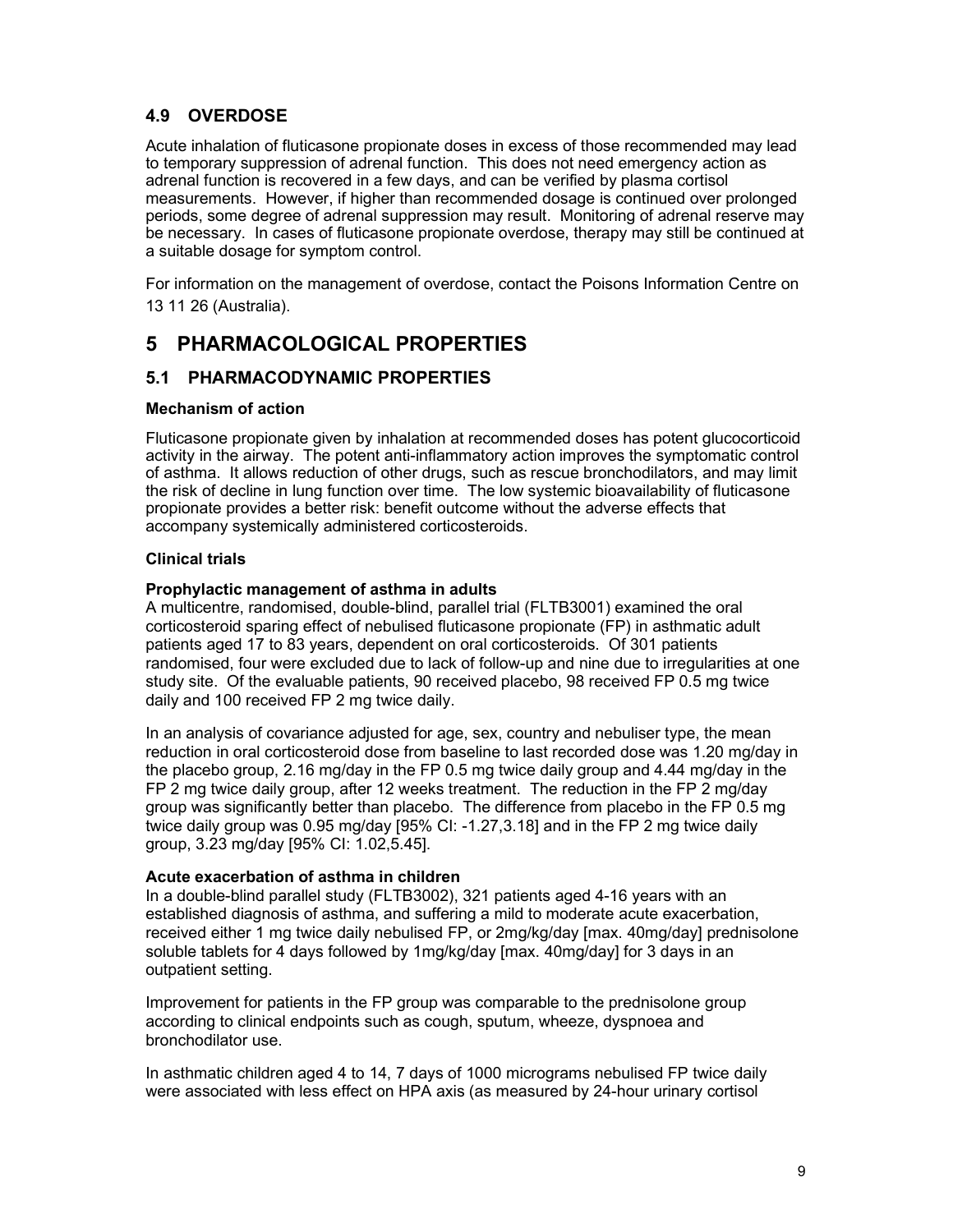excretion) when compared with oral prednisolone therapy of 2 mg/kg/day for 4 days followed by 1 mg/kg/day for 3 days.

## 5.2 PHARMACOKINETIC PROPERTIES

### Absorption

Systemic absorption of FP occurs mainly through the lungs and is initially rapid then prolonged. Following inhaled dosing, systemic bioavailability of nebulised fluticasone propionate in healthy volunteers is estimated as 8%.

### **Distribution**

Following one nebulised dose of 4000 micrograms FP in healthy adults, median peak plasma FP concentrations (geometric mean 0.39 ng/mL) were observed 0.5 hours (range 0.33 to 0.83 hours) post-dose, with an apparent terminal half-life of 11.4 hours.

### Metabolism / Excretion

Following oral administration 87-100% of the dose is excreted in the faeces, up to 75% as parent compound depending on the dose. There is a non-active major metabolite. Following intravenous administration there is rapid plasma clearance suggestive of extensive hepatic extraction. The plasma elimination half-life is approximately 3 hours. The volume of distribution is approximately 250 litres.

## 5.3 PRECLINICAL SAFETY DATA

### **Genotoxicity**

There was no evidence of mutagenic or clastogenic activity for fluticasone propionate in the standard battery of genotoxicity assays.

### **Carcinogenicity**

No evidence of a tumorigenic effect was observed in either a 2 year study in rats receiving doses of fluticasone propionate up to 57 micrograms/kg/day by inhalation or in an 18 month study in mice receiving oral doses of fluticasone propionate up to 1 mg/kg/day.

# 6 PHARMACEUTICAL PARTICULARS

## 6.1 LIST OF EXCIPIENTS

Polysorbate 20, sodium chloride, dibasic sodium phosphate, monobasic sodium phosphate, sorbitan monolaurate and water for injection.

## 6.2 INCOMPATIBILITIES

Incompatibilities were either not assessed or not identified as part of the registration of this medicine.

## 6.3 SHELF LIFE

In Australia, information on the shelf life can be found on the public summary of the Australian Register of Therapeutic Goods (ARTG). The expiry date can be found on the packaging.

## 6.4 SPECIAL PRECAUTIONS FOR STORAGE

Store below 30°C.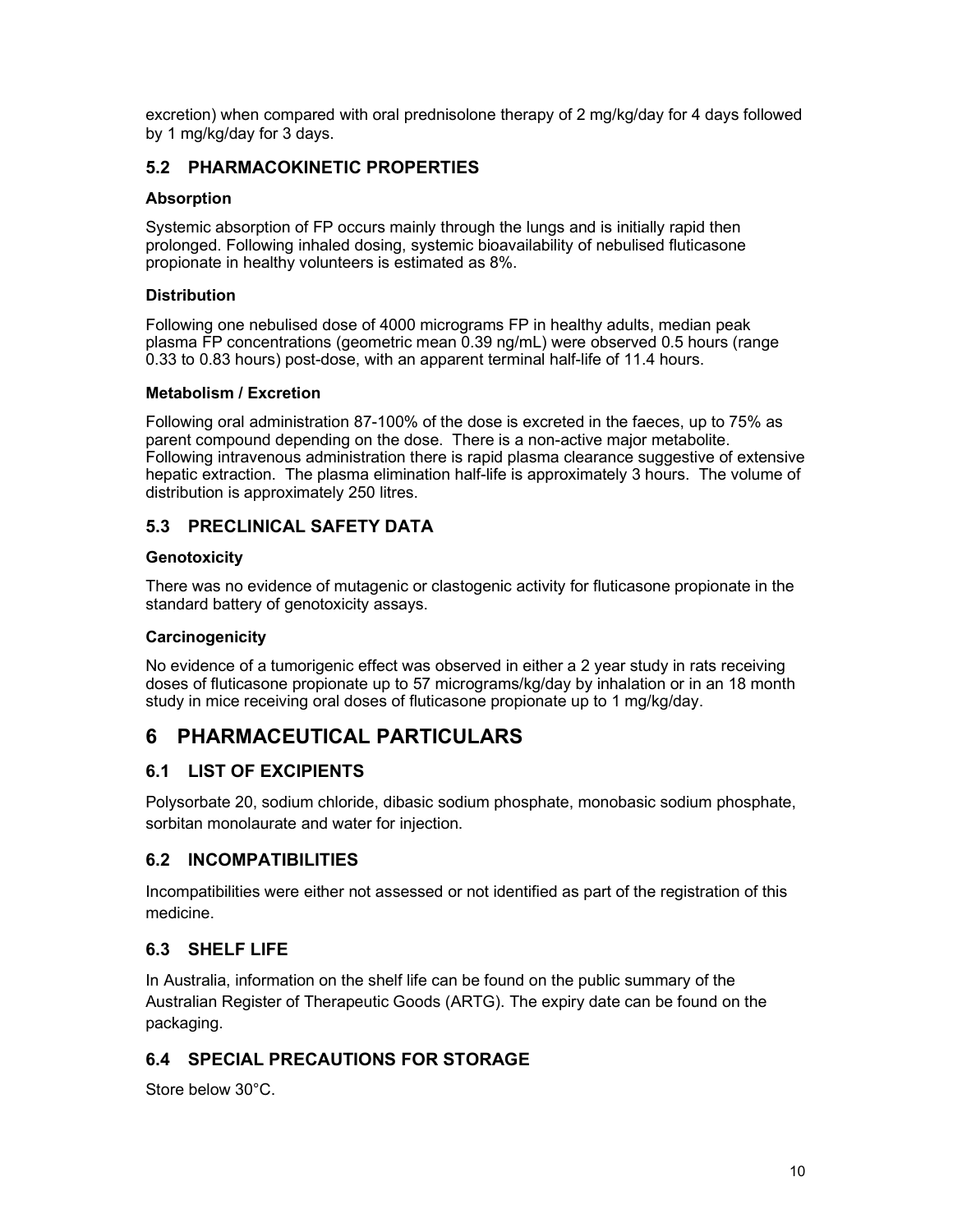Protect from light. Do not freeze. Store upright.

Once Nebules have been removed from their flow wrap pack, they should be protected from light and used within 28 days.

Once opened, Nebules should be used immediately.

## 6.5 NATURE AND CONTENTS OF CONTAINER

FLIXOTIDE Nebules are plastic ampoules containing 0.5 mg or 2 mg of fluticasone propionate (micronised) as a 2 mL buffered isotonic saline suspension, for inhalation by nebulisation.

The Nebules are provided as strips of Nebules in a foil flow wrap. Each pack contains 10 Nebules.

## 6.6 SPECIAL PRECAUTIONS FOR DISPOSAL

In Australia, any unused medicine or waste material should be disposed of by taking to your local pharmacy.

## 6.7 PHYSICOCHEMICAL PROPERTIES

Chemical name: S-Fluoromethyl 6 $\alpha$ , 9 $\alpha$ -difluoro-11ß-hydroxy-16 $\alpha$ -methyl-3-oxo-17  $\alpha$ propionyloxy-androsta-1, 4-diene-17ß-carbothioate.

Molecular formula: C25H31F3O5S

### Chemical structure



### CAS number

80474-14-2

# 7 MEDICINE SCHEDULE (POISONS STANDARD)

Schedule 4 – Prescription Only Medicine